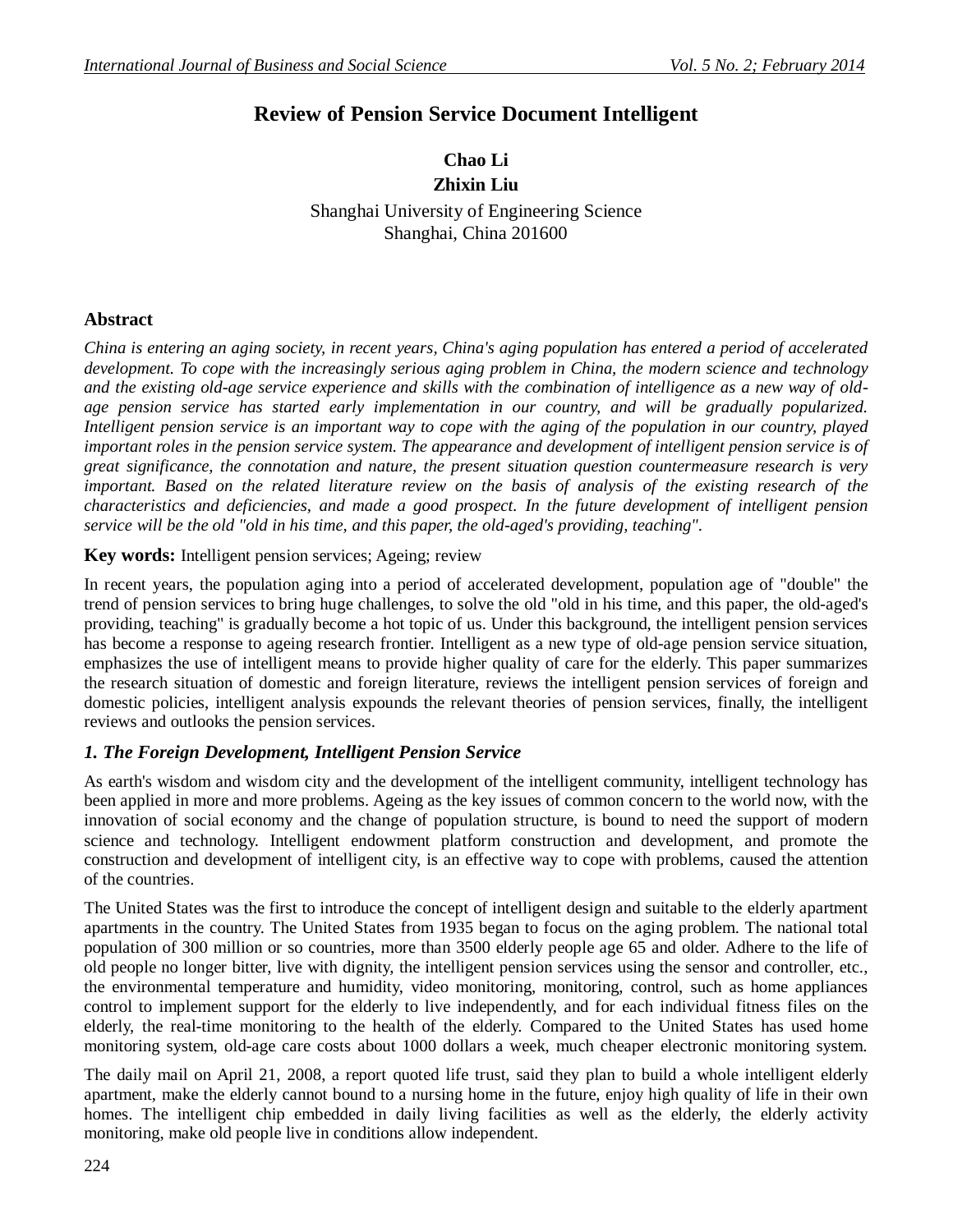Using intelligent endowment technology to help people save money, is the assets of the elderly have more abundant. In the face of growing trend of an aging society, the British government has announced plans to invest 80 million pounds (\$160 million) to aid the local agencies to use electronic sensors to help the elderly life.

Japan set up the "residential in format ionization promoting association", "residential planning information system" was proposed, its goal is "to the family of all kinds of information related communication equipment, household appliances and home security devices, even to a family of intelligent system, centrally or long-distance monitoring, intelligent control and management, in order to achieve safety, convenience, comfort and diversified information service" the purpose of. Panasonic company in 2001 opened a intellectualized nursing home.

In the 4 floor of the nursing home, the camera lens cover almost every corner, this is very helpful for caregivers understand the patient's condition at any time. All are equipped with electronic lock on the door, can only enter the password correctly. Nursing home, every old man carry an electronic pager, as long as they press the above button, you can call care staff. The company also developed to accompany the old man's pet machine.

Intelligent pension services in these countries in addition to accord with the characteristics of the elderly intelligent design concept is introduced, also embody humanistic care, let old people sharing technology to bring convenience and fun.

#### *2. The Intelligent Endowment Service Policy*

Country existing preferential tax policies about pension services, pension service agencies for classes in the nursing home endowment service shall be exempted from business tax, for all kinds of nonprofit endowment service agencies shall be exempted from residential properties, land, property tax, urban land use tax, etc. The standing committee of the 11th National People's Congress, the 30th December 28, 2012 revision, 72 presidential order, shall enter into force as of July 1, 2013 of the protection of the elderly rights and interests of the People's Republic of China, points out that "to perfect the electronic government affairs information network, community service, the hotline, love the doorbell, and other forms of urban community endowment service information network platform, and actively promote the rural informatization construction, convenient and efficient service for the old."

The development of Chinese aging "twelfth five-year" plan "put forward: to speed up the family endowment service information system construction, home endowment service information platform of pilot work, and gradually expand the scope of the pilot; Aging aging information synergy propulsion mechanism and building information collection, analysis, data platform and improve the monitoring system of urban and rural elderly living conditions.

"Social endowment service system construction plan (2011-2015), also put forward: guided by the demands of community elderly service that occupy the home, which is based on community day care center, according to the principle of overall planning, practical and efficient to adopt for the convenience of information network, the hotline, love the doorbell, health records, service manuals, calling system, a variety of forms such as cable television network, build community endowment service information network and service platform, play to the role of the community is a comprehensive information network platform, for the community elderly people that occupy the home to provide convenient and efficient service ;In pension institutions, to promote to establish the basic information electronic archives, the elderly through an online office for the daily management of endowment institutions, to build information platform supported by the network of institutions, realize that occupy the home, community and institutional pension services effectively, improve the service efficiency and management level.(xinhuanet) 2013. 1

The aging committee, the ministry of civil affairs and other 10 departments jointly issued "about speed up the development of pension services of opinion" pointed out that the pension services is care and nursing care for the elderly life, meet the demand of the elderly special life service industry. Development of pension services in accordance with the policy guidance, government support, the principle of social run, market promotion, gradually establish and improve the on the basis of family endowment and community service as the backing and supplement with institutional pension service system.(the hair [2006] no. 6)

The aging committee office and so on ten departments jointly issued "on the all-round's opinions on family endowment service according to different situation, urban and rural explicitly put forward during the period of" 11th five-year plan "goals and tasks of urban and rural family endowment service work.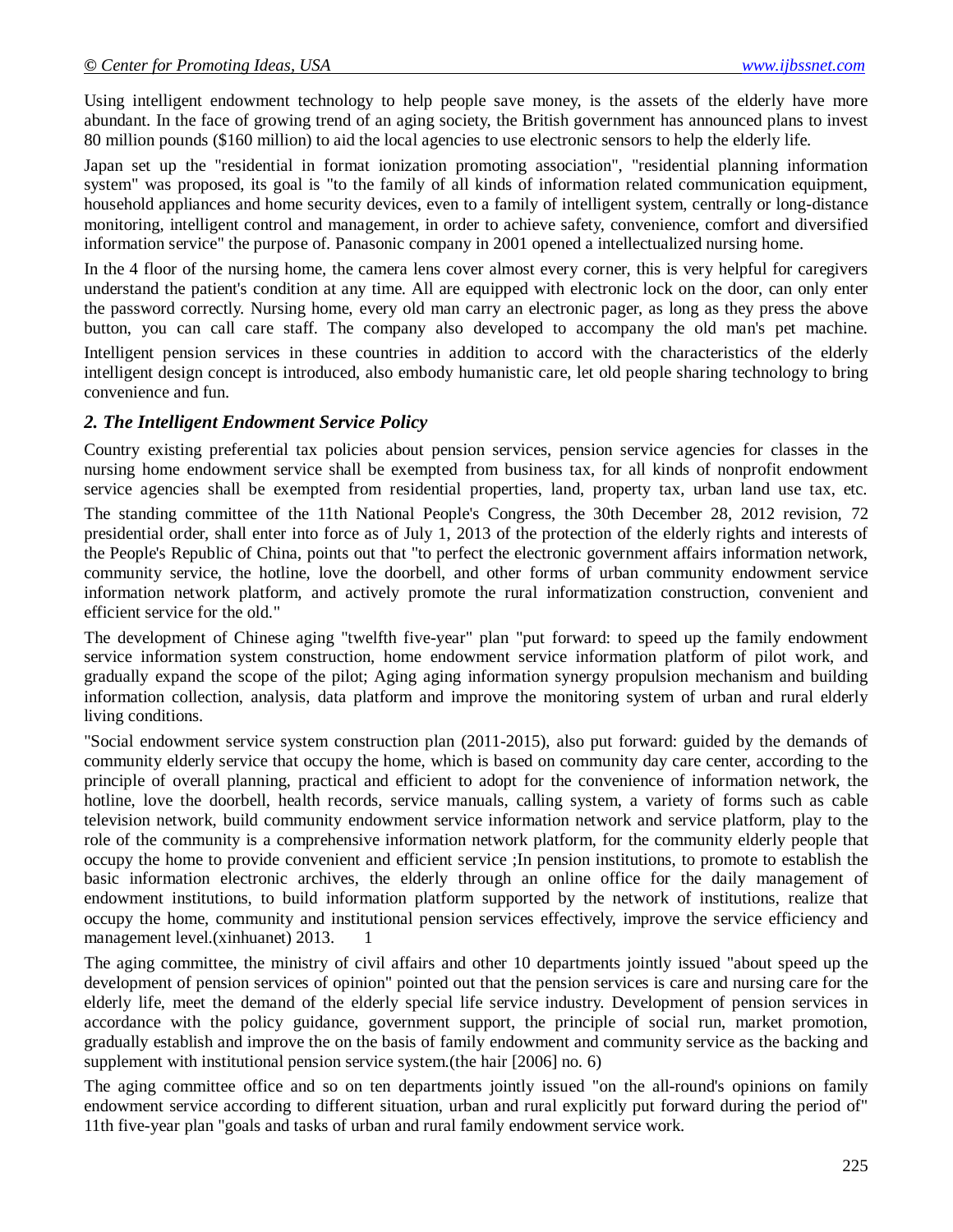In the city, all communities should strive to reach during the period of "11th five-year plan" put up the family endowment service, strive to make the home a complete coverage of pension service network, service facilities, constantly enrich enrich service content and form, to expand our service team, organization and management system and gradually establish and improve the supervision mechanism and perfect.- in the countryside, to relying on existing facilities resources, by trying to make about 80% of the villages and towns have a comprehensive elderly welfare services center, about a third of the village committee and village site has a the old cultural activities and services, and built on the basis of these facilities in meet the demand of the basic services of old people as much as possible.(2008-01-29)

Housing industrialization promotion center in shaanxi province of housing and urban-rural development announced the endowment residential intelligent system construction key points and technical guidelines ".Points out that the endowment of residential intelligent system planning, design, construction must comply with national and local relevant standards, rules and regulations, and endowment of residential intelligent system planning, design, construction and civil engineering planning, design, construction.

State pension for the elderly service puts forward the corresponding policy support, also aware of the importance of the development and promotion of intelligent endowment service.

### *3. The Mode of the Intelligent Pension Services*

Intelligent pension services should be for the elderly physiological characteristic, psychological information in family as the core, set using the modern communication and information technology and intelligent control technology and so on, to get people to maximise full of all kinds of sensors and network connection, common to build a community residents and residents and residents to communicate with external multimedia integrated information interaction system of society, for the elderly to provide a suitable for their safety, comfortable, convenient and efficient living environment, meet the needs of the elderly life.

Endowment service provision, should take into account the aspects of content. A cost, reasonable construction. The elderly is the main part of the intelligent endowment service, as a pure consumer groups, considering the profitability, intelligent pension services should be intelligent endowment service construction cost control in a reasonable scope, as much as possible and to get the low cost. Second, the operating system of simple and practical. Pensions Is full coverage, provide a wide range of intelligent equipment, equipment maintenance more difficult. A simple and easy to install and maintain, provides convenience for the life of old people. Four, high reliability. Intelligent elderly service must have two aspects of function, equipment reliability. Intelligent endowment service system through the installation of sensors in the living environment, various activities as well as outdoor activities area to install monitoring and emergency call system, formed the old safety monitoring system, and realizes the intelligent pension services of wide coverage, that every man can enjoy the intelligence service.

### *4. Intelligent Endowment Service Related Theory*

According to the national population development strategy research report predicts that China's working-age population will reach the peak level of 1.01 billion people in 2016, the United Nations has predicted that China's working-age population will peak around 2015.2015 years later, China's working-age population scale and population proportion will decline, by 2015 the two index dropped to 995.819 million and 72.7%, respectively, further down to about 960.082 million people and 68.9% by the year 2030.The fastest working age population decline phase will appear in the  $2035 \sim 2035$ , average annual working age population changes in scale and speed of 10.251 million - and - 1.15% respectively.

China's aging society is different from other countries, the report calls this "of the population aging society with Chinese characteristics". In addition to large elderly population, fast growth, empty nest and disability difficult old man outside more, China's aging population is also presented prior to industrialization, and the family miniaturization, elderly dependency ratio accompanying rapid rise, etc.

China has the traditional concept of "support". But when two of the one-child family to four or more old man's pension liability, whether in the economy or energy, to young people "is difficult to bear.When social change to break the traditional family pension on the basis of the concept of pension and the pension mode must be changed. Then, looking for a new high efficiency and low cost way of pension become inevitable.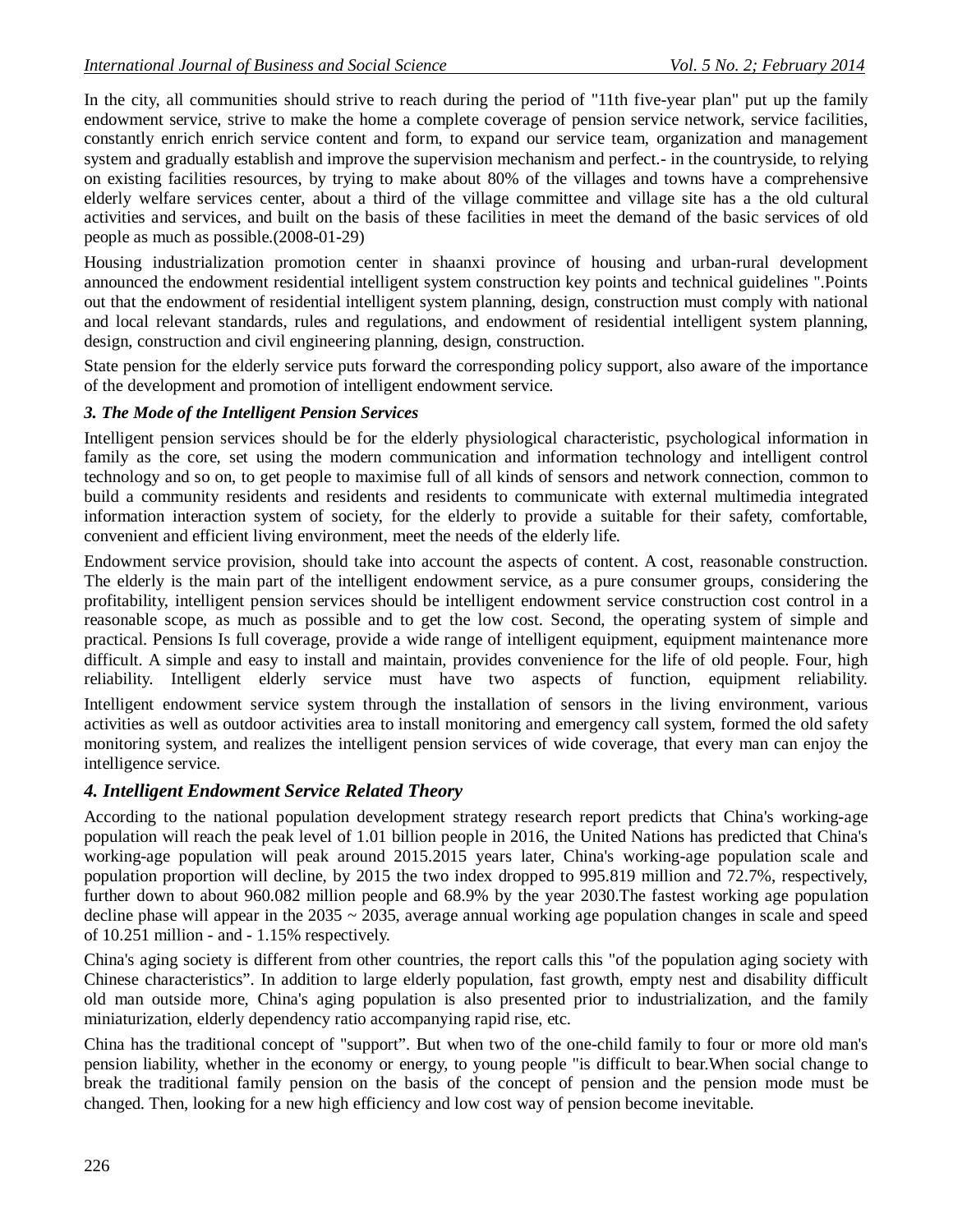At the same time, according to the psychology of old people learned that psychologists to the psychological needs of old people divided into physiological needs, security needs, emotional needs, to adapt to the demand, the independent needs and self-actualization needs. The body health, family harmony, social stability, material abundance and a positive attitude and willingness to live independently, is a major aspect of the psychological demand of the elderly. A survey about the old man is willing to live with their children: as long as the economic independence, most old people do not want to dwell with the children. And in the survey also found that older people choose to live with their children in its own cultural degree: 80% illiterate no culture of the old man is willing to live with their children, High school degree of old person choice and children living with about 50%;The old man with higher education only 40% of those who want to live with their children. And in the survey also found that the independent requirements and the stronger consciousness of old man the more their psychological health, more happiness in later life.

The elderly living independently consciousness enhancement, the lack of labor force and the change of the traditional family foundation, support the development of intelligent pension services.

#### *5. Comment and Prospect*

Intelligent endowment service theory is analyzed using intelligent technology provides a new theory of pension services, provides a new way of pension services. Intelligent endowment service theory based on the Angle of view to study the pension problem such as psychology, demography, the information network technology used in pension services. Focus on the application of relevant technology to improve the service quality of provides for the aged, for the society to be able to cope with high efficiency and low cost problem provides a realistic theoretical framework.

At present, the intelligent endowment service theory is still in development, cases and the empirical research on intelligent endowment service in rich gradually, but the theoretical research is relatively insufficient, careful complete system has not yet formed. Yao Lei and Sun Zegong virtual pension services to make analysis of the specific, but not suitable for popularization theory is put forward. Ya - Huei Wu and L.M. Camarinha - Matos is specific for the elderly to provide intelligent services technology to explore, not with the intelligent operation of pension services.

With the deepening of the aging population as well as the further development of information technology, using intelligent methods supply the high quality service for the elderly will be the trend of The Times. Through practice of further research and the national policy research, is helpful to find intelligent raise to ascend The reality of the old service path. With the aid of outside the development of the relevant theoretical knowledge and technical service of continuous innovation, in the analysis of intelligent endowment of low-cost services provide is of great realistic significance.

Intelligent development of pension services, the government how to guide, enterprise how to development, the social support system and how to intervene, pension services, the proportion of the cost of the case what burden, how to play the advantages of intelligent pension services, these are all worthy of our attention and further indepth study of the problem.